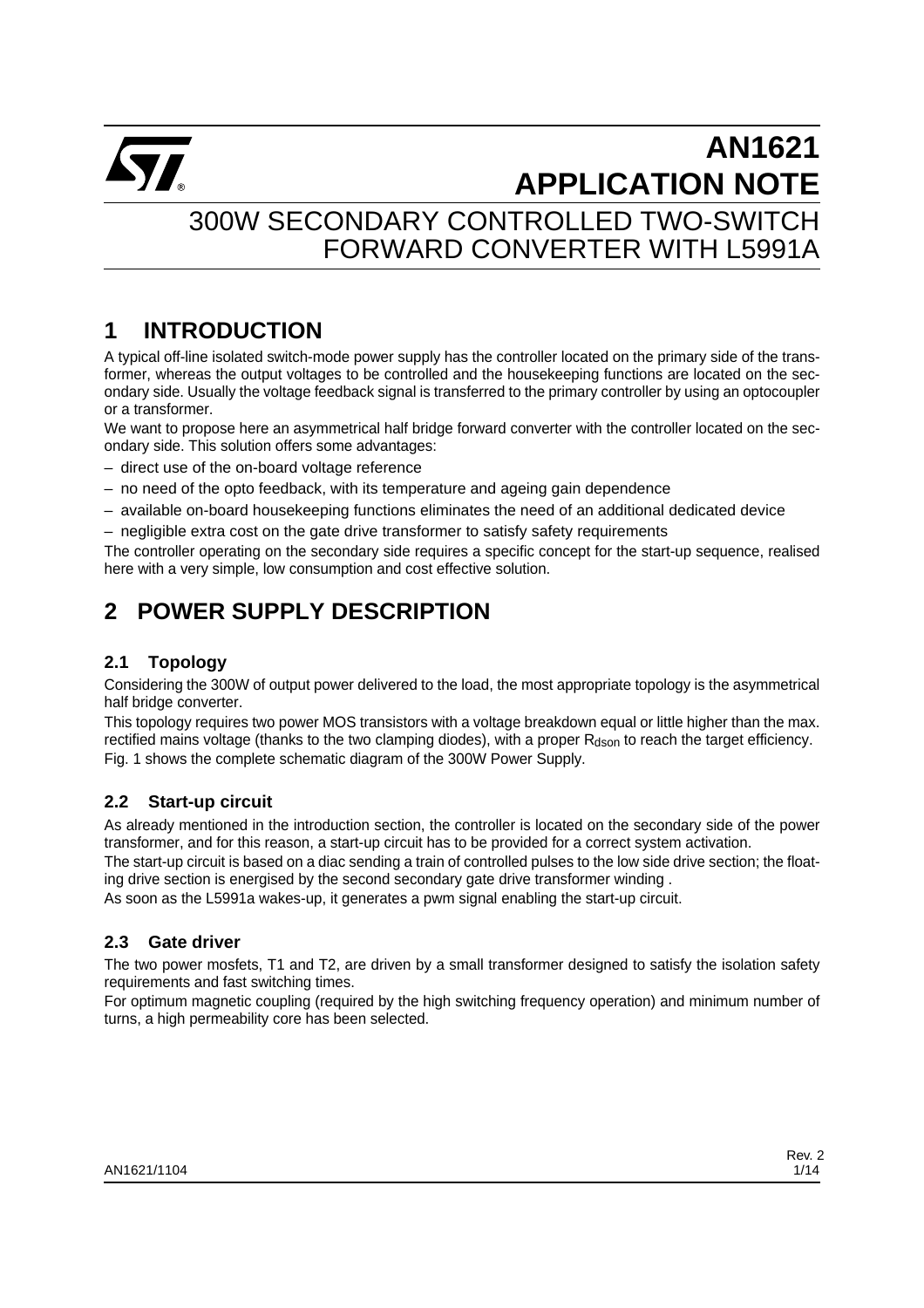

## **Figure 1. Schematic Diagram of 300W Power Supply**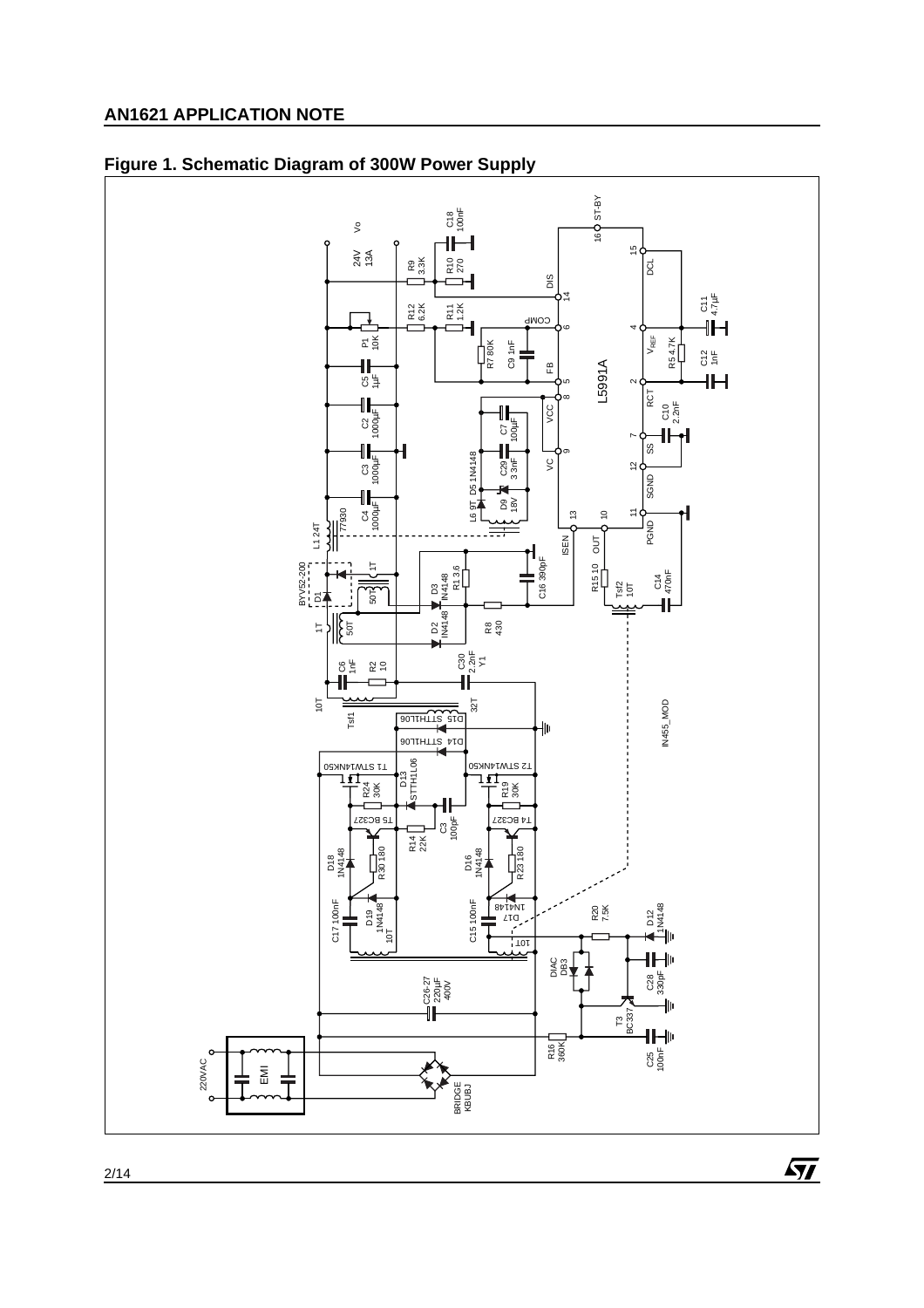| Symbol                  | <b>Description</b>            | <b>Parameter</b>                    |
|-------------------------|-------------------------------|-------------------------------------|
| Vı                      | Input voltage                 | 220Vac (176 Vac to 265 Vac) // 50Hz |
| Vo                      | Output voltage                | 24V % (ripple voltage <1%)          |
| Ιo                      | <b>Output Current</b>         | 13Amax. continuous, 0.5Amin         |
|                         | <b>Limiting Current</b>       | constant type till ground           |
| $P_0$                   | Output continuos power        | 312W                                |
| $\mathsf{f}_\mathsf{s}$ | <b>Switching Frequency</b>    | 200kHz                              |
| η                       | Target Efficiency (full load) | $= 90\%$ (from mains to output)     |

**Table 1. Power Supply Specification**

The core is E20/10/5-3C85, 10 turns/winding, no air-gap.

A high permeability core minimises the magnetising current to maintain a correct operation far away of the core saturation point, at maximum duty cycle and high core temperature.

The proposed gate drive circuit allows the use of the 1:1:1 turns ratio drive transformer; moreover, a controlled drain current rise time (by R15) and a fast fall time are achieved. A very short min. Ton pulse give the possibility to stabilise the output voltage at max. mains and min. load.

### **2.4 Power MOS selection**

The two-switch topology allows to use the power elements with a voltage breakdown equal to the max. rectified mains voltage.

The mosfet used here is the STW14NK50; this device, with 500V of BVdss give us also some safety margin. The basic parameters of the STW14NK50 are listed below:

Rdson (25°C) =  $0.38\Omega$  max., at Id = 7A (0.76 $\Omega$  max. at 100°C)

 $\text{Coss} = 300pF$  typ.,  $\text{Qg} = 75nC$  typ., package in TO-247

At min. supply voltage and max. load current, the conduction losses for each transistor are:

Pcon =  $1^2$ rmsp  $\cdot$  Rdson(100°C) = 2.23<sup>2</sup>  $\cdot$  0.76 = 3.8W where the effective Irmsp<sup>2</sup> is calculated in the power transformer section.

Estimating in about 3.2W switching and parasitic losses, the total power losses of each transistor are about 7W. Considering 100°C of maximum operating junction temperature (at 40°C of ambient temperature) and a thermal resistance junction-heatsink of 0.66°C/W, a heatsink of 4°C/W is required to dissipate both the transistors.

### **2.5 Current sense**

Considering the output current rating of 13A continuous, it's our opinion that a current transformer for current sensing is the best approach for maximising the efficiency, reliability and internal ambient temperature in case the power supply has to be housed in a plastic box.

Due to the constant current limiting requirements, as shown in Fig2, a couple of current transformers have been used; one transformer is sensing the current flowing into D1 (in conduction when T1 and T2 are ON) and the second one is sensing the current flowing into D5, recirculation diode.

Oring the two transformers by D2 and D3, and closing the loop with a proper impedance value, R1, we realise a voltage signal reproducing exactly the inductor current shape.

The current sensing loop is closed by R1 selected according the transformers turns.

Two small toroid ferrite cores (41005-TC, Magnetics, F material, 3000µ) have been used, with 50 turns. R1 is defined by:

$$
R1 = \frac{50 \cdot 1V}{lpk}
$$

where:

1V is the nominal threshold voltage of the current sense.

Ipk is the inductor peak current( considering a 20% of current ripple, Ipk = Io + ∆I/2 = 13 + 1.3 = 14.3A)

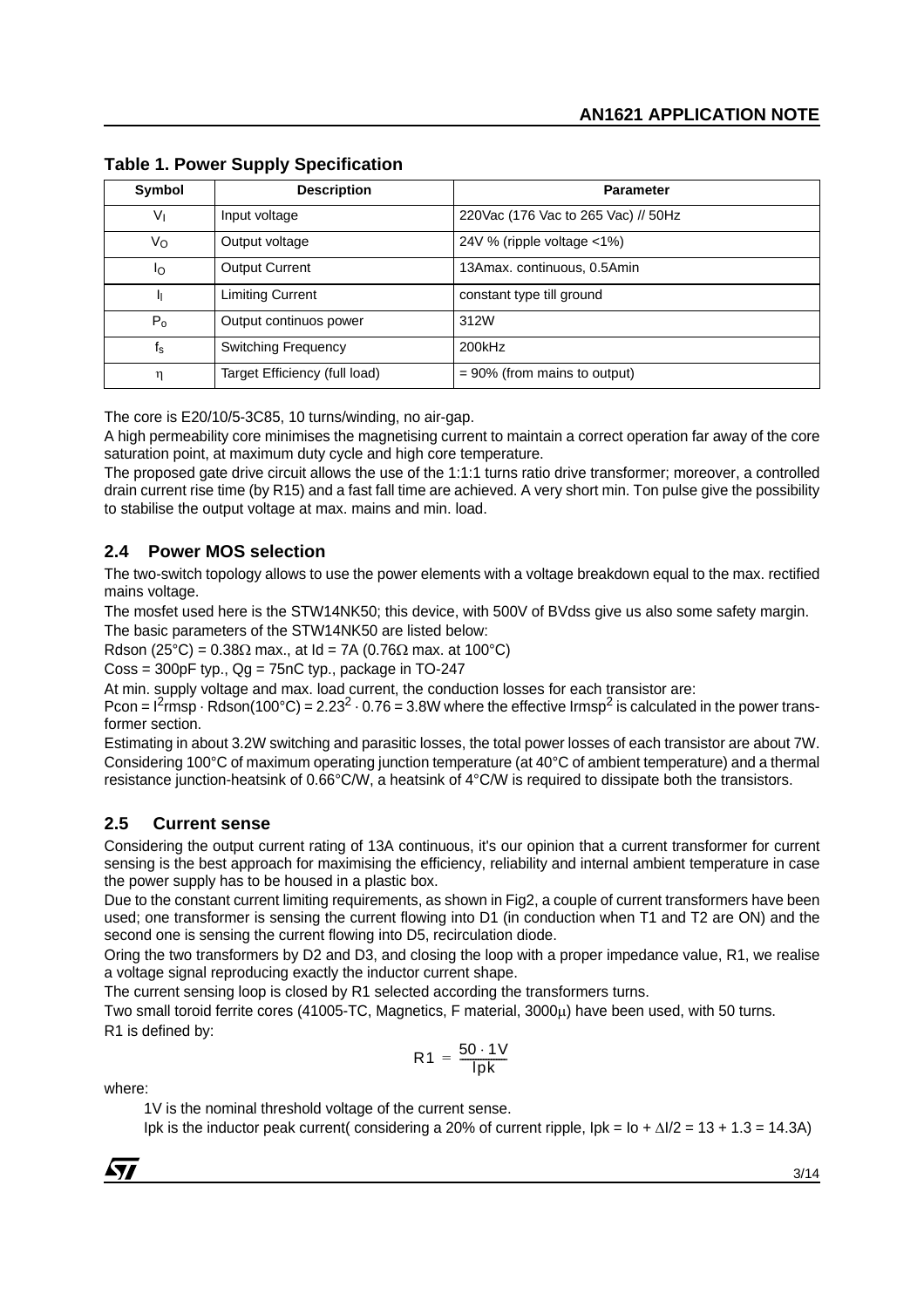



The calculated value is  $R1 = 3.5\Omega$ 

Fig. 2 shows the constant current characteristic using two current transformers.

The difference from the two current values, at output short-circuit and at current limiting intervention, is proportional to the half of chocke ripple current.A choke with higher value or higher switching frequency, can reduce this difference. If constant current feature is not requested to be constant till the output is reaching zero V, one single current transformer can be used.

The new limiting current characteristic and the schematic diagram are shown in Fig 3a and 3b:In order to reduce the peak current before hiccup intervention, an offset can be superimposed to the current sensing circuit to anticipate the hiccup limiting current intervention, by using the additional network shown below ( figs. 4a and 4b): Using this solution, also the ∆I/∆Vo is higher, reducing the difference from the intervention point and the short circuit current values.This solution can be used with two current transformers too.



57

#### **Figure 3. Output Current Limiting Characteristic Using One Current Transformer**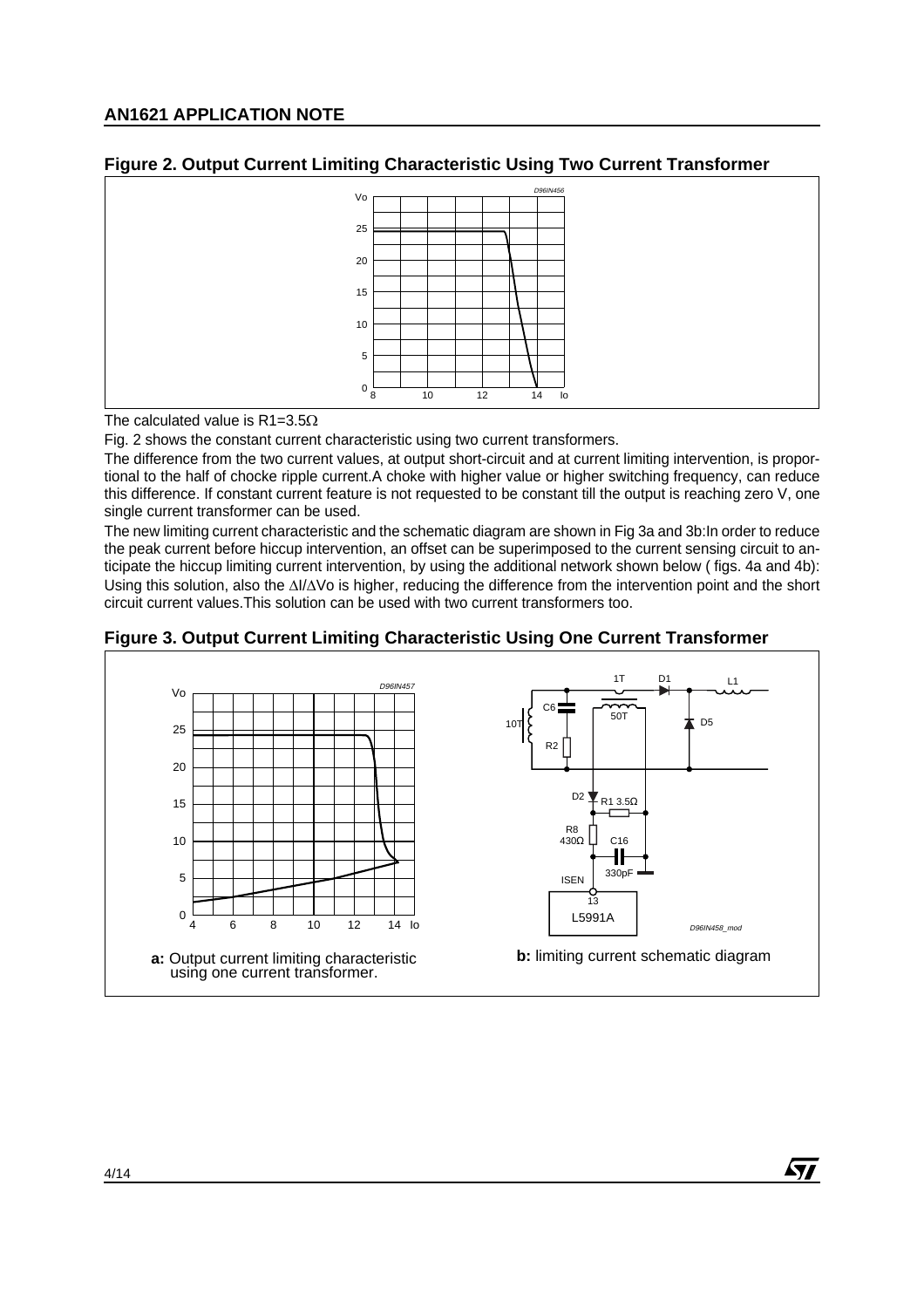

**Figure 4. Output Current Limiting Characteristic with Foldback**

#### **2.6 Output Diode selection**

The reverse voltage of the output diodes is given by the formula:

$$
Ur = Vin max/n = 375/3.3 = 114V,
$$

where n is the transformer turns ratio.

For a correct functionality a ultra-fast recovery diode is requested, mainly to limit switching losses and EMI problems.

To calculate the conduction losses the following equation has been applied to the selected type, BYV52-200. For the single diode the formula is:

 $P = 0.7 \cdot I_{\text{(AV)}} + 0.0075 \cdot I_{\text{(RMS)}}^2$ 

that, rearranged to take into account both the diodes, becomes:

 $P = 0.7 \cdot I_{OMAX} + 0.0075 \cdot I_{O2MAX} = 10.4W$ 

where  $I_{OMAX} = 13A$ .

Considering the TO247 package (1.2 °C/W total thermal resistance junction-heatsink), to ensure that the junction temperature does not exceed 100 °C at 40 °C max. ambient temperature, the heatsink has to be dimensioned for about 4°C/W.

#### **2.7 Power transformer design**

The forward transformer delivers energy from the primary to the secondary without any storage.

The only consideration is with regards of the magnetising current, that has to be limited at a safety value far from core saturation.

Our core selection is based on AP, area product, defined as  $AP = Aw \cdot Ae$ .

 $\sqrt{1}$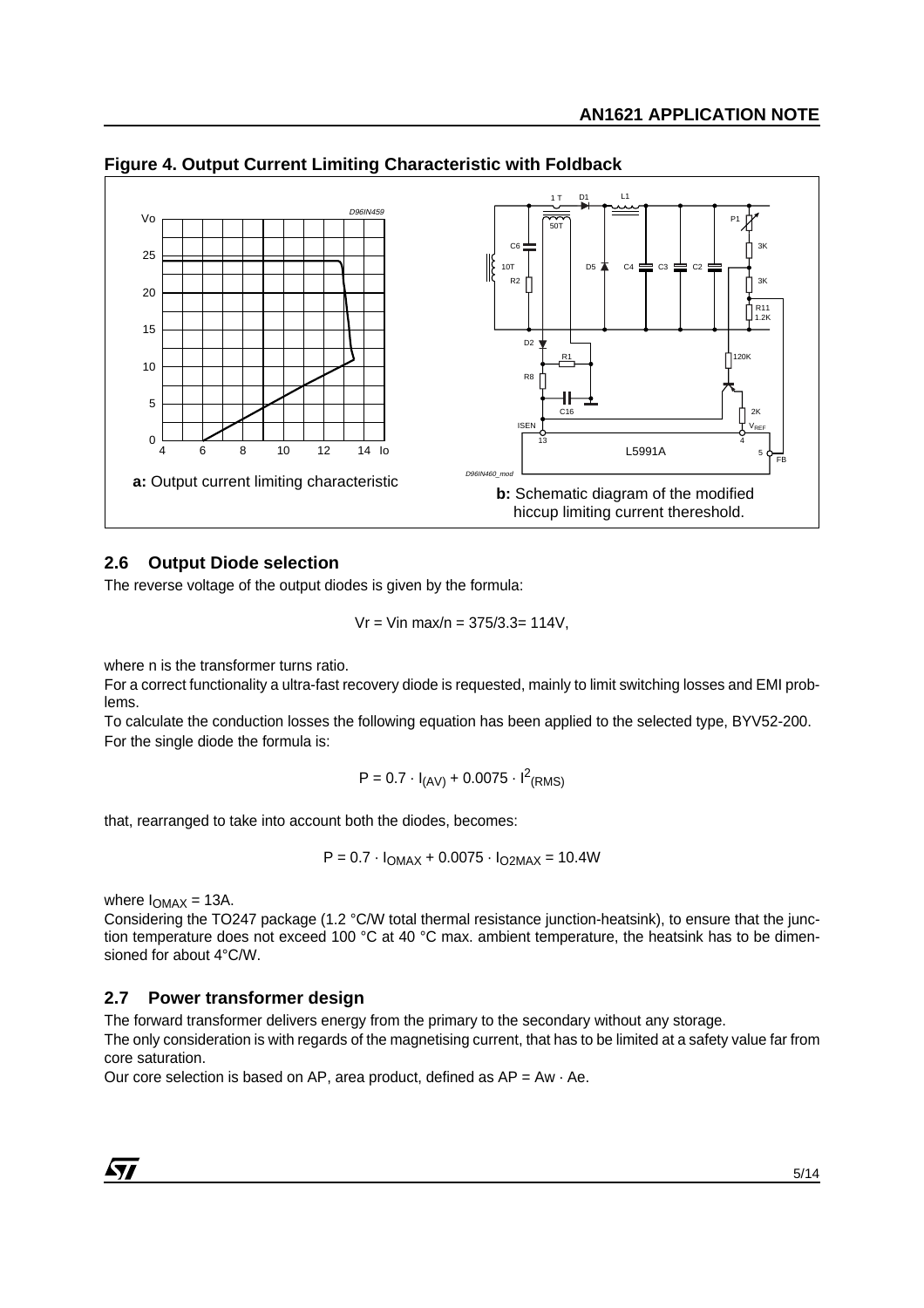The minimum AP to avoid saturation is:

$$
AP = \left(\frac{67.2 \cdot P_O}{\eta \cdot \Delta B \cdot f}\right)^{1.31} cm^4
$$

The AP necessary to limit the core temperature rise not above 30 °C is

$$
AP = \left(\frac{235 \cdot P_O}{\eta \cdot f}\right)^{1.58} (Kh \cdot f + Ke \cdot f^2)^{0.66} cm^4
$$

Where:

 $P_0$  = output power  $\Delta B =$  flux swing f = switching frequency  $\eta$  = efficiency  $Ke = 4 \cdot 10^{-10}$  $Kh = 4 \cdot 10^{-5}$ .

In this application ( $P_0 = 312W$ ,  $n = 90%$ ,  $f = 200KHz$ ) and considering a maximum  $\Delta B = 200mT$  for saturation, the most stringent condition is determined by the formula related to the core temperature raise.

The minimum AP required is 1.97 cm<sup>4</sup>. The selected core is ETD39 (AP = 2.2 cm<sup>4</sup>) in 3F3 material. Assuming total losses of 1% of  $P_0$  (3W), 2/3 (2W) for the core and 1/3 (1W) for the copper, the specific core losses are:

$$
P = \frac{Pfe}{Ve} = \frac{2W}{11.5 \text{cm}^3} = 0.173 \text{W/cm}^3
$$

In presence of such a power losses, the flux swing can be determined, for 3F3 material, by using the diagram of material, at 200KHz :

## **Figure 5. Specific Power Loss as a Function of Frequency Peak Flux Density with Frequency as a Parameter**



or by using the empirical formula

$$
\Delta B = \left(\frac{P}{Kh \cdot f + Ke \cdot f^2}\right)^{0.416} = \left(\frac{0.173}{4 \cdot 10^{-5} \cdot 200 \cdot 10^3 + 4 \cdot 10^{-10} \cdot (200 \cdot 10^3)^2}\right)^{0.416} = 130 mT
$$

57

With a specific core losses of 173 mW/cm<sup>3</sup> the flux swing must not exceed 130mT The minimum primary turns is given by: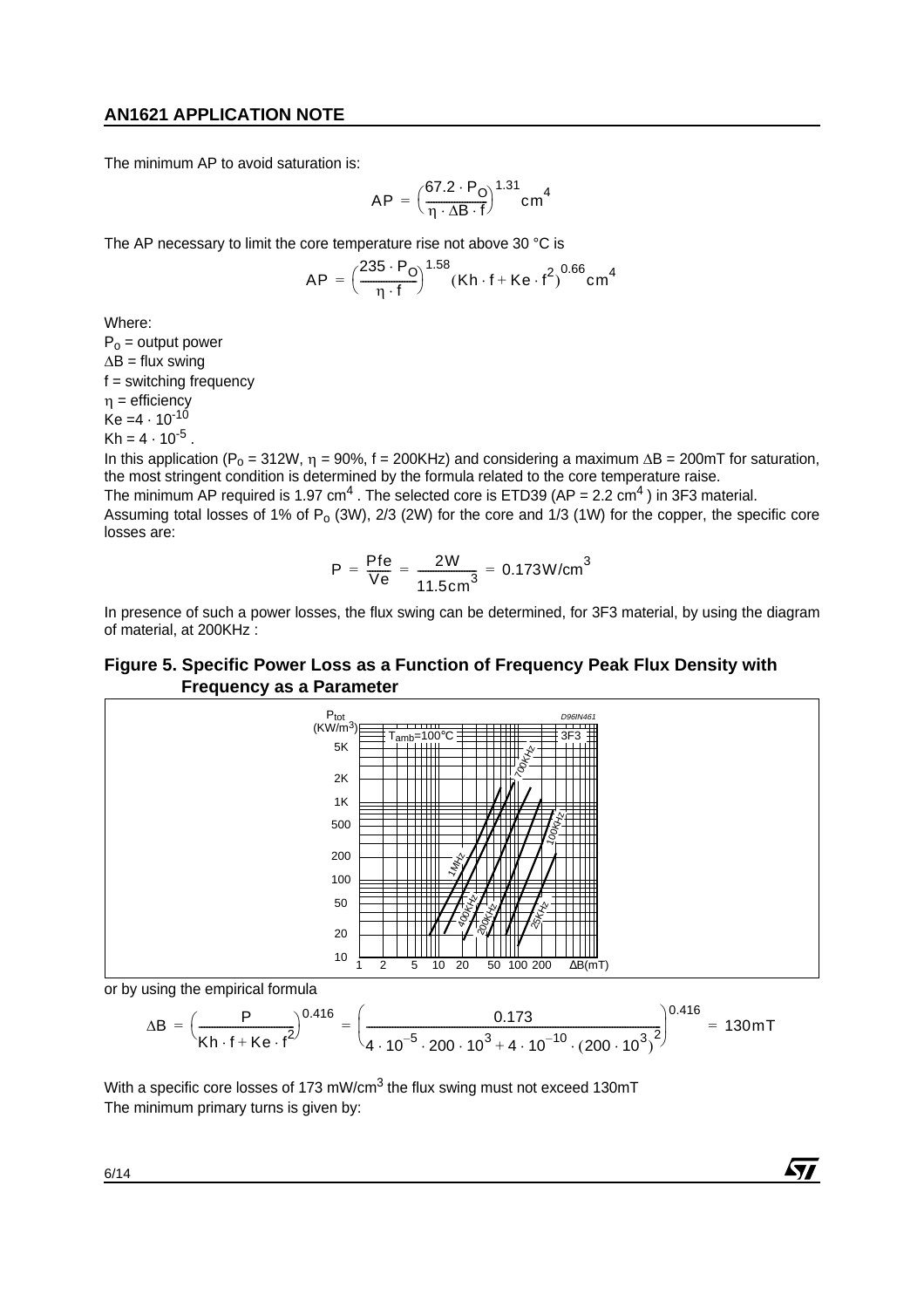$$
N_{P} \ge \frac{V_{inmindc} \cdot T_{on(max)}}{\Delta B \cdot A_{e}} \cdot 10^{4} = \frac{200 \cdot 2.4}{0.130 \cdot 125} = 29.5
$$

where Ton is in sec, ∆B in Tesla and Ae in mm2. The turns ratio is defined as:

n = 0.9. 
$$
\frac{V_{in(min)} \cdot D_{max}}{V_0 + V_f + V_p}
$$
 = 0.9.  $\frac{200 \cdot 0.48}{24 + 1 + 0.5}$  = 3.38

where:

 $Dmax = 0.48$  (maximum duty cycle):

Vf =1V (voltage drop of the output diode);

 $Vp = 0.5V$  (voltage drop of the output inductor).

The primary and secondary turns number are  $Np = 32$ ,  $Ns = 10$ .

As for the wire selection, the skin effect is not negligible at this frequency.

To reduce this effect, the wire diameter should not exceed two times the penetration depth:

$$
\delta = \frac{7.5}{\sqrt{f}} = 0.17 \text{mm}
$$

and therefore a wire diameter of 0.36mm (AWG27) is suitable. However, to have a sufficient copper area, a certain number of these wires will be twisted together.

To define the numbers of wires this equation can be used:

$$
N_{wire} = R \cdot N_{turns} \cdot I_w \cdot \frac{I_{rms}^2}{P_{loss}}
$$

where:

 $R =$  resistance of the wire per cm lw = winding length (cm)

As to the primary side:

$$
I_{rmsp} = \frac{P_0}{\eta \cdot V_{inmindc} \cdot \sqrt{D_{max}}} = \frac{312}{0.9 \cdot 200 \cdot \sqrt{0.48}} = 2.23A
$$

The RMS secondary current is 3.4 times the primary one. Considering the copper losses equally dissipated between primary and secondary windings, this yields 3 wires in parallel (Npwire) for the primary winding and 10 wires (Nswire) for secondary winding.

The ETD39 core has a winding area of 1.7 cm<sup>2</sup> but the real available space is approximately 40% (0.68 cm2): isolation requirements and fill factor must be taken into account. The total copper area is:

Atot = Ais  $\cdot$  (Npwire  $\cdot$  Np + Nswire  $\cdot$  Ns) = 0.255 cm<sup>2</sup>

that fits the window.

The windings are interleaved:

one layer of 16 turns (first half of the primary), one layer of 10 turns (the secondary) and another layer of 16 turns (second half of the primary).

With this arrangement the transformer used in the application has a leakage inductance of 15uH (about 0.5%) of the primary inductance, which is 2.7 mH).

The magnetising current is:

$$
I_m = \frac{V_{in(min)} \cdot t_{on}}{L_p} = \frac{200 \cdot 2.4 \cdot 10^{-6}}{2.7 \cdot 10^{-3}} = 180 mA
$$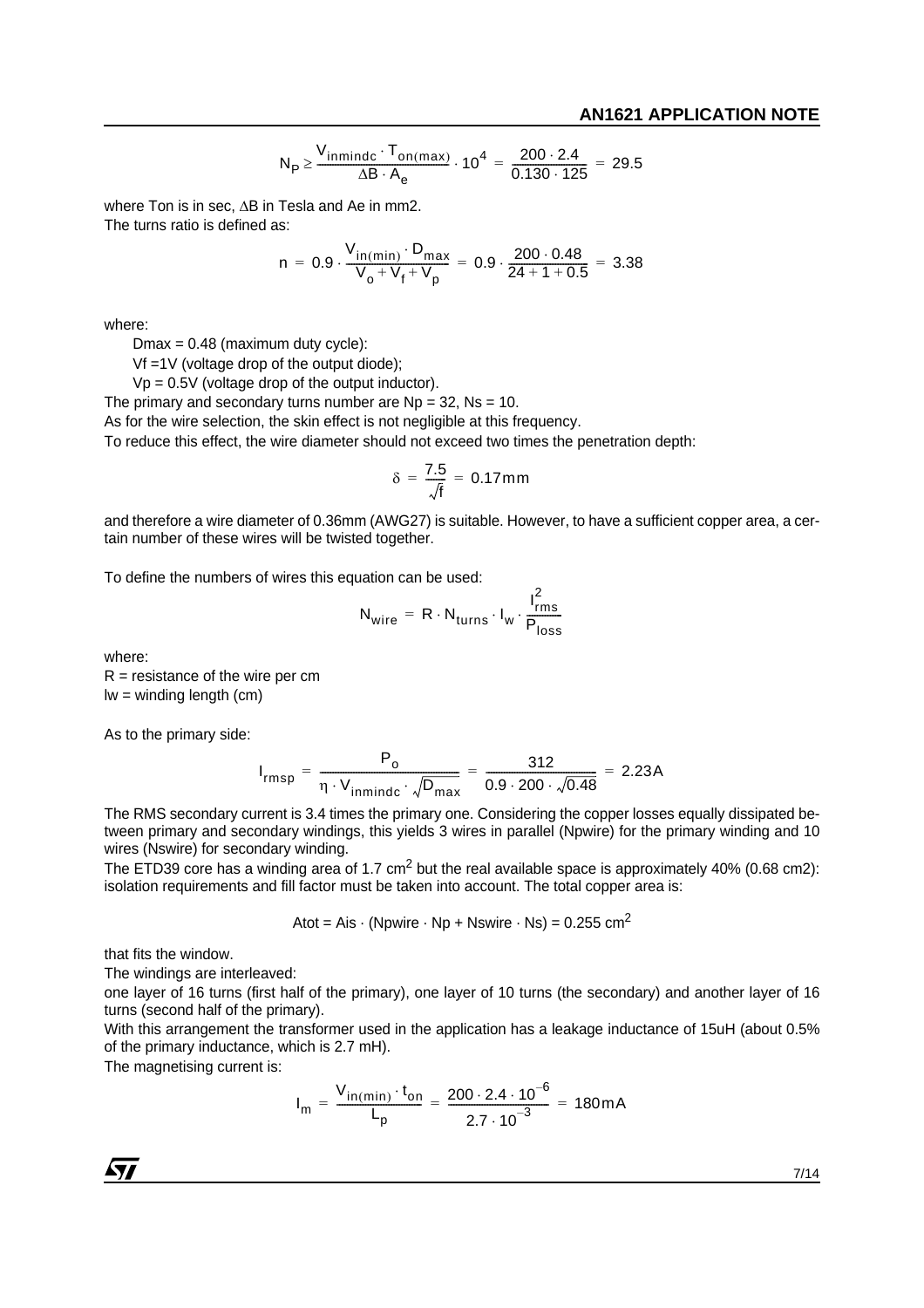The primary peak current is:

$$
I_{pk} = \frac{P_o}{\eta \cdot V_{inmindc} \cdot D_{max}} = \frac{312}{0.9 \cdot 200 \cdot 0.48} = 3.22A
$$

A good condition is when Im 10% of Ipk; in this case Im is imposed lower than 6% of Ip.

#### **2.8 Output inductor & auxiliary supply**

To calculate the inductor value, the max. current ripple has been set at 2.6A, 20% of Iomax.

The max. current ripple occurs at max. input voltage; in this operating condition the min duty cycle is:

$$
D_{\min} = \frac{n \cdot (V_o + V_{loss})}{V_{inmax}} = \frac{3.2 \cdot (24 + 1.5)}{375} = 0.22
$$

The inductor value is defined taking into account the current downslope which corresponds to the off-time of the power switches:

Toff max. = T · (1-Dmin) = 
$$
5 \cdot (1-0.22) = 3.9\mu s
$$

that yields:

$$
L_{o} = \frac{(V_{o} + V_{loss}) \cdot T_{offmax}}{\Delta I_{max}} = \frac{(24 + 1.5) \cdot 3.9 \cdot 10^{-6}}{2.6} = 39 \mu H
$$

To realise the inductor, a Magnetic's Kool Mm Core 77930 has been used. Since the inductor has to assure the requested value at maximum load current, the turns number must be calculated taking into account the roll-off of the initial permeability.

This results in 24 turns, that leads to 90µH at zero load.

We can take advantage of this non-linear characteristic to keep a good output regulation and stability when working at min. load current( around 0.5A for this case).From the output inductor it is drown also the energy necessary to supply the L5991A controller by introducing a 9 turns auxiliary winding.

#### **2.9 Input capacitor**

The input filtering capacitor has to be dimensioned in order to deliver the requested max. output power, at min. mains value, with a reasonable ripple voltage at 100Hz.

The design process has to consider also the rms current flowing into the capacitor ( a major reason of stress) and the voltage rating.

The minimum capacitor value is defined by:

$$
C = \frac{P_o}{\eta \cdot F_{50} \cdot (V_{Cp}^2 - V_{Cm}^2)} = \frac{312}{0.9 \cdot 50 \cdot (248^2 - 200^2)} = 310 \mu F
$$

where:

Vcp is the peak value at minimum mains voltage, 248V

Vcm is the minimum value at minimum mains voltage, 200V

The chosen capacitors are 2 x 220µF - 400V EYS 06.

At this point the new Vcm value is 215V.

The conduction time is:

$$
t_c = \frac{\cos^{-1}\left(\frac{V_{cm}}{V_{cp}}\right)}{2 \cdot \pi \cdot F_{50}} = \frac{\cos^{-1}\left(\frac{215}{248}\right)}{2 \cdot 3.14 \cdot 50} = 1.68 \cdot 10^{-3} \text{sec}
$$

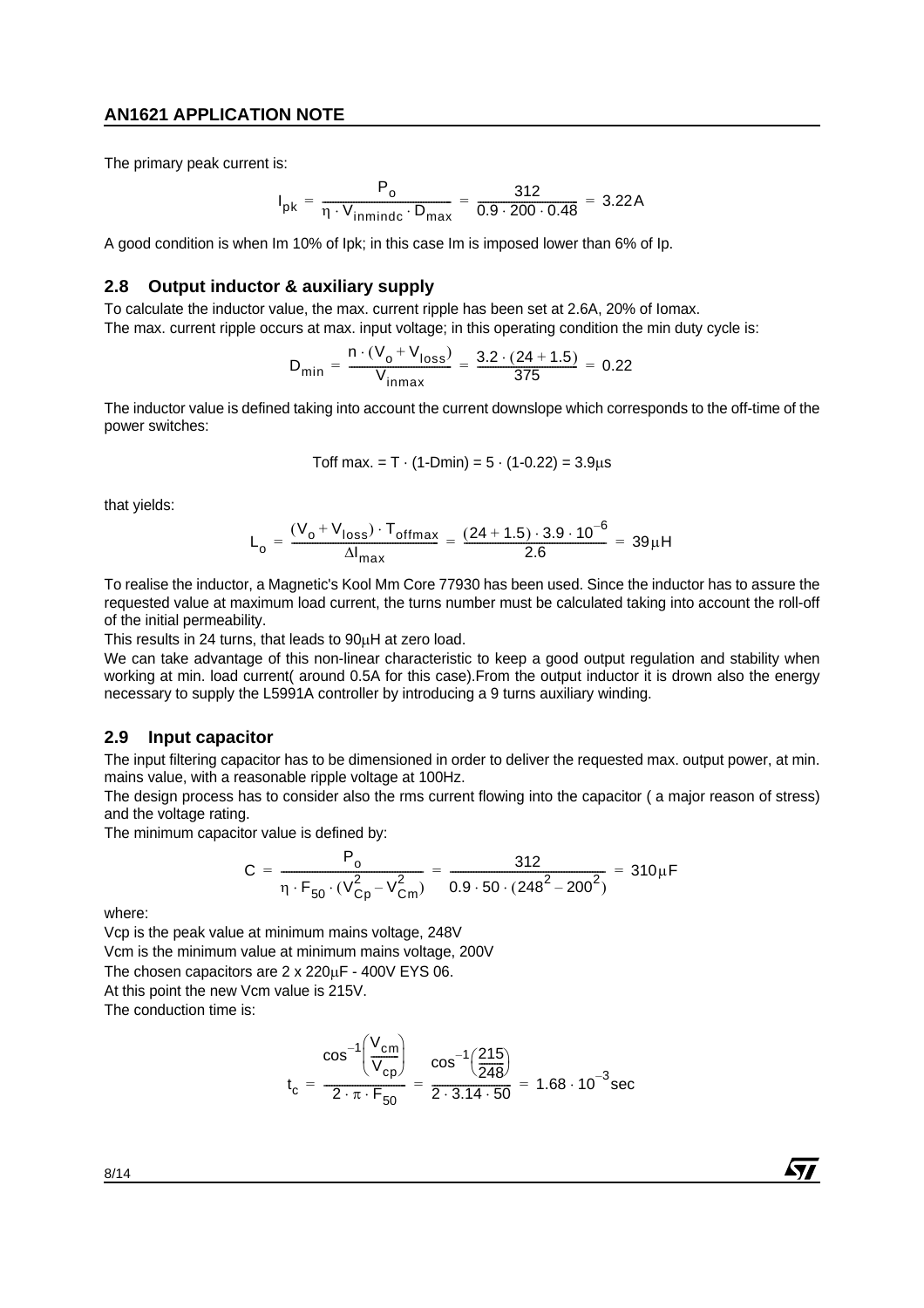The input capacitor peak current is:

$$
I_{ch} = \frac{C \cdot (V_{cp} - V_{cm})}{t_c} = \frac{440 \cdot 10^{-6} \cdot (248 - 215)}{1.6 \cdot 10^{-3}} = 8.8A
$$

The RMS current that the capacitor has to substain is:

$$
I_{rms} = I_{ch} \cdot \sqrt{2 \cdot t_c \cdot F_{50} - (2 \cdot t_c \cdot F_{50})^2} = 8.8 \cdot \sqrt{3.2 \cdot 10^{-3} \cdot 50 - (3.2 \cdot 10^{-3} \cdot 50)^2} = 3.32A
$$
  

$$
I_{rmstot} = \sqrt{I_{rms50}^2 + \frac{I_{rms200kHz}^2}{1.6}} = \sqrt{3.32^2 + 2.23^2} = 3.76A
$$

Considering the sensitivity to the temperature of the electrolitic capacitors, and the difficulties in fixing exactly the effective rms current value, for this particular part number, with an ambient temperature of 40°C, the permitted temperature case is 85 °C.

The selected capacitors show a 1.4Arms each of current capability at  $T_{\text{case}} = 85^{\circ}\text{C}$ ; that's enough to sustain our operating conditions.

#### **2.10 Output capacitors**

The output capacitor value is selected on the basis of the output voltage ripple requirement. This ripple is basically due to the ESR, since the capacitive component is by far lower. Then it must be ensured that the total ESR is below a maximum value of:

$$
ESR_{\text{max}} = \frac{\Delta V_{\text{ripple}}}{\Delta I_{\text{max}}} = \frac{0.24 \text{V}}{2.6 \text{A}} = 0.092 \Omega
$$

where the ripple voltage has been fixed at 1% max. of Vo.

Three capacitors EKE 1000uF/35V (ROE) have been paralleled, for a total ESR of about 23mOhm.

#### **2.11 Compensation network**

The power supply system can be simplified in two parts: Power and Feedback loop blocks.

#### **Figure 6. Closed Loop Block Diagram**



The transfer function of the Power block is:

$$
G_{pw}(s) = \frac{\Delta V_o}{\Delta V_c} = \frac{n}{3 \cdot R_s} \cdot R_o \cdot \frac{1 + \frac{S}{S_z}}{1 + \frac{S}{S_p}}
$$

where:

- ∆Vo is the small signal output voltage
- ∆Vc is the small signal error amplifier output voltage

$$
\overline{\mathbf{M}}
$$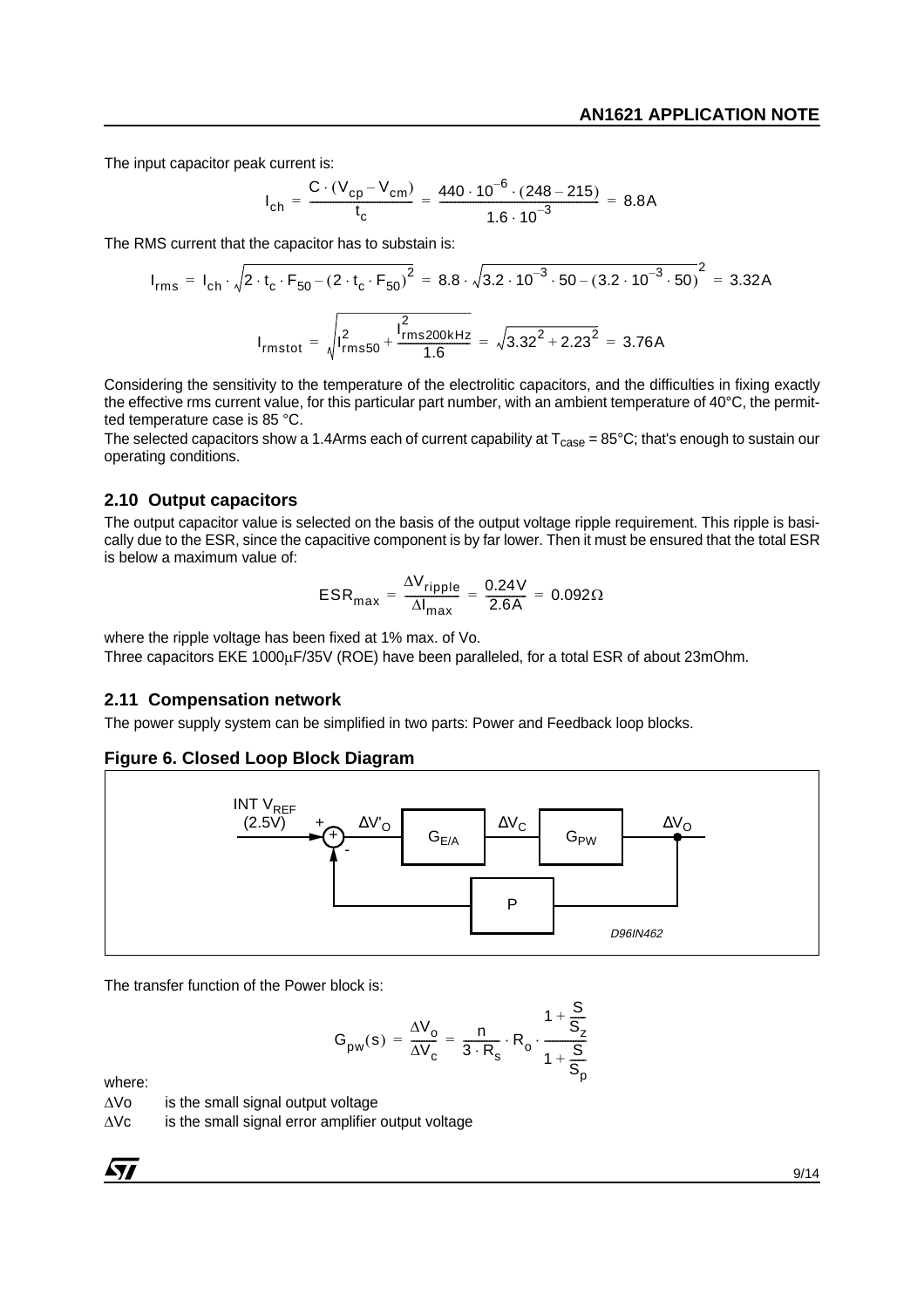Sp is determined by the load (Ro) and the output capacitance

Sz is determined by the ESR and the value of the output capacitance

n is the current transformer turn number

Rs is the sense resistance

A load regulation of 1.5% has been imposed that corresponding to a maximum output voltage variation of 360mV. The power block DC gain is:

$$
G_{pw} = \frac{\Delta V_o}{\Delta V_c} = \frac{n \cdot R_o}{3 \cdot R_s}
$$

Considering a load variation between Io=0.1A and Io=13A, that corresponds to R<sub>o</sub> = 240ohm and R<sub>o</sub> = 1.84 $\Omega$ , the  $\Delta V_c$  excursion is:

$$
\Delta V_{\rm c} = \frac{V_{\rm o} \cdot 3 \cdot R_{\rm s}}{n} \cdot \left(\frac{1}{R_{\rm omin}} - \frac{1}{R_{\rm omax}}\right) = 2.7V
$$

The E/A DC gain and the voltage divisor must be selected to fit this condition

$$
\frac{\Delta V_{o}}{\Delta V_{c}} = 7.5
$$

The output voltage divider usually sinks a current of about 2mA and the resistance values are:

$$
R11 = 12k\Omega
$$

$$
P1 + R12 = 1k\Omega
$$

The R7 value is:

$$
R7 = \frac{\Delta V_o}{\Delta V_c} \cdot (P1 + R12) = 80k\Omega
$$

It is necessary to introduce a pole at about one third of the zero frequency and C9 is:

$$
C9 = \frac{1}{\frac{2 \cdot \pi \cdot F_z}{3 \cdot RT}} = 1.8nF
$$

#### **2.12 Overvoltage protection**

The voltage divider, R9 and R10, is providing for fixing the threshold for overvoltage protection intervention. With the selected values, the threshold is fixed at 30V.

C18 is fixing the min. overvoltage time intervention to avoid OVP triggering from spikes.

For an OVP function in tracking with the output voltage, in particular when  $V_0$  is adjustable, it's enough to substitute the R11 resistor with a voltage divider, and to connect the common point to pin14.

### **2.13 Evaluation results**

Fig 7 show the efficiency values obtained in different working conditions of input voltages and output currents. The efficiency is from ac mains to output dc voltage, at a measured switching frequency of 200kHz.

$$
\sqrt{M}
$$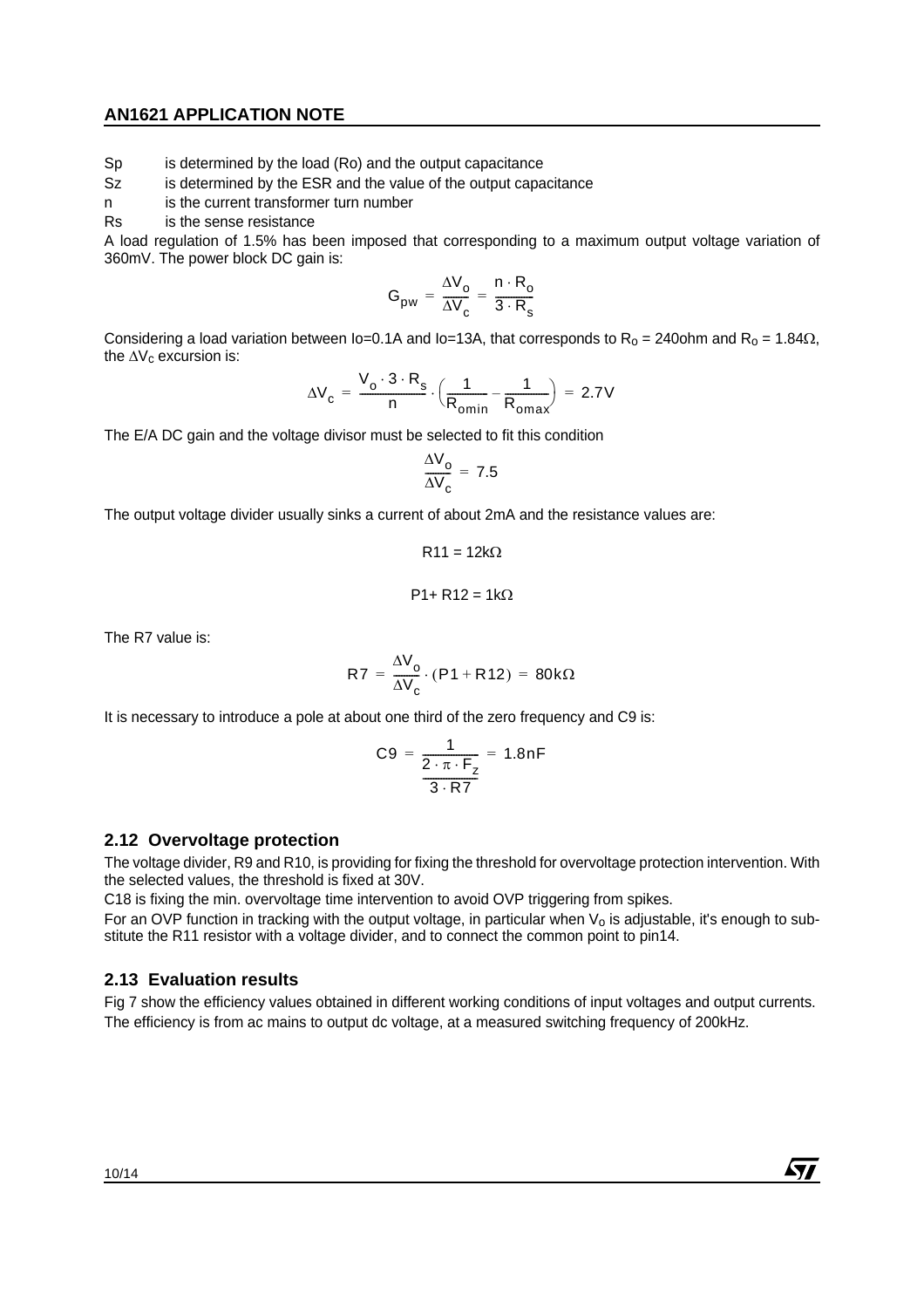

**Figure 7. Efficiency versus Output Load Current at min.,typ. and max. AC Voltage.**

The efficiency is quite constant and equal or above 85% from 2A to full load. At min. load of 0.5A, it's 70% at 220Vac. The total losses, for an amount of 3.6W are mainly due to Coss of the

power mos devices and transformer core losses due to the magnetizing current.

Fig 8. shows the load transient response, at nominal ac input voltage value and output load variation from 1A to 12A, in a couple of msec, and fig 9 shows the enlarged section at the moment of current load rise.

Fig 10. To be noticed the absence of output overshoot on the output voltage.



**Figure 8. Output Voltage Response to Load Transient**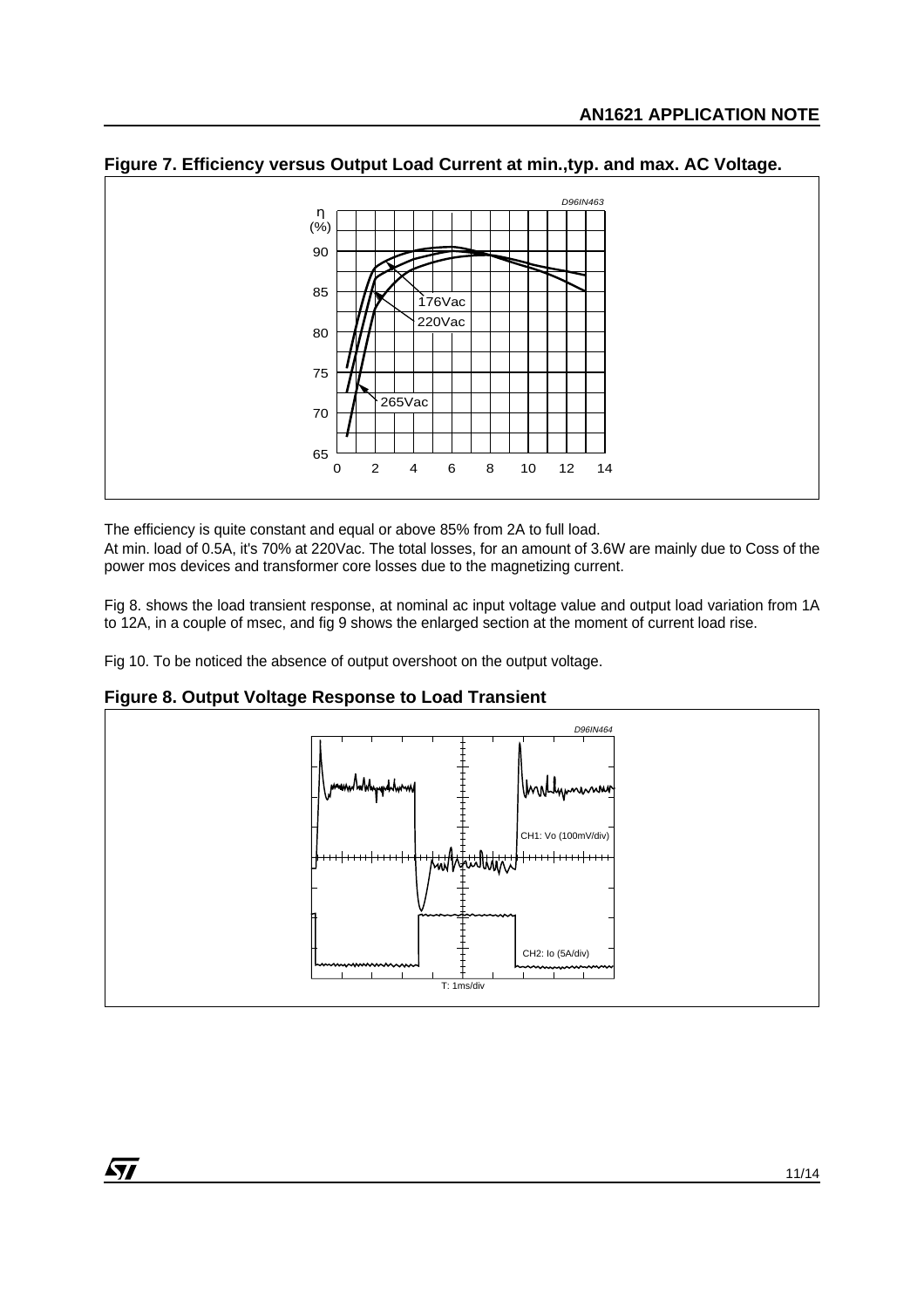



**Figure 10. Turn-on at Mains Switch-on**



 $\sqrt{M}$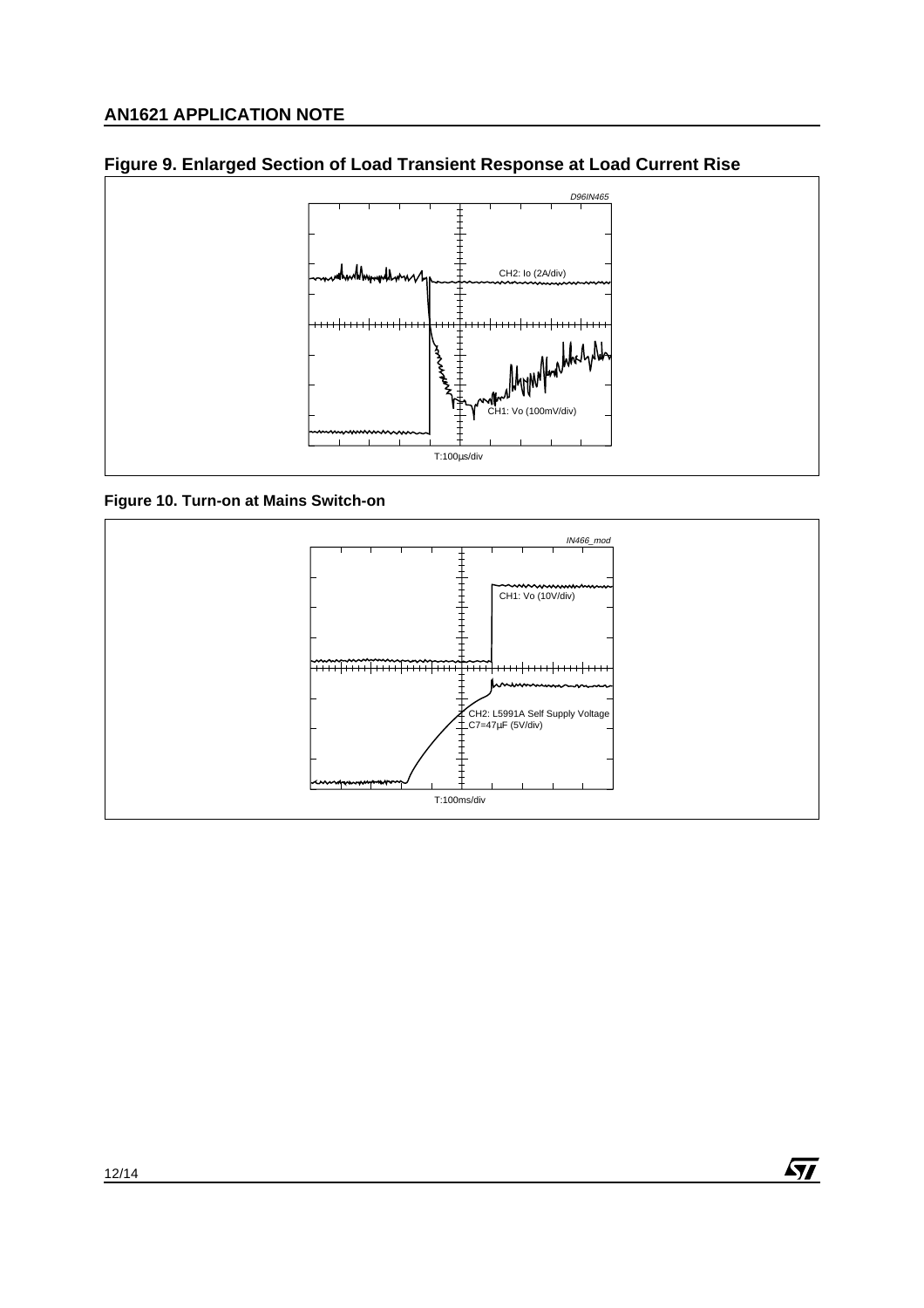## **Table 2. Revision History**

| Date          | <b>Revision</b> | <b>Description of Changes</b>                                                                                              |
|---------------|-----------------|----------------------------------------------------------------------------------------------------------------------------|
| November 2002 |                 | First Issue in EDOCD                                                                                                       |
| November 2004 |                 | New Style-sheet in compliance to the "Corporate Technical Pubblications"<br>Desin Guide" and labeling of Schematic Diagram |

<u> 1989 - Johann Barn, mars ar breist fan de Fryske k</u>